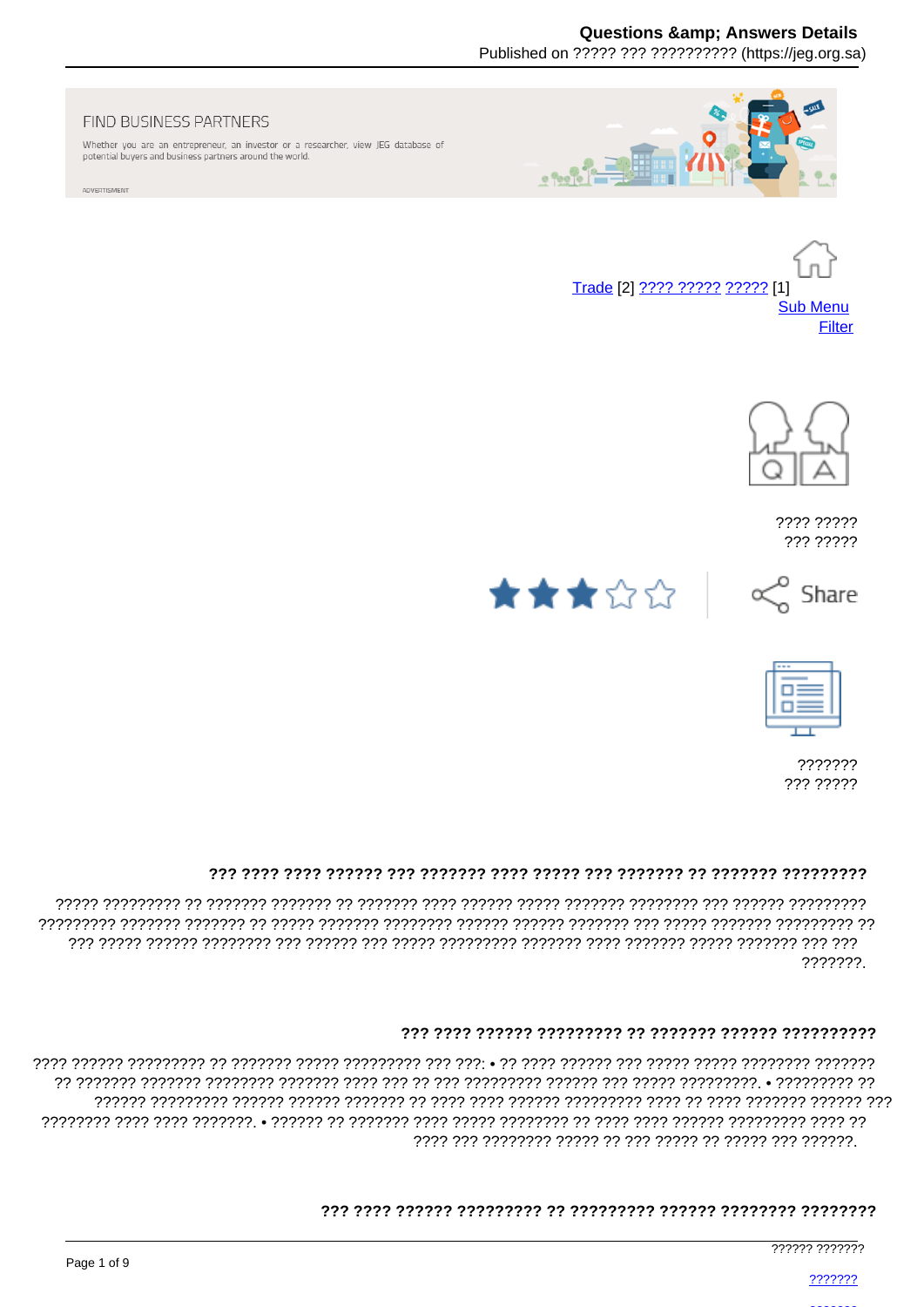### 

?????? ??????? ????????

#### 

• ודרדרדר ררדרדרדר ררדרדר ררדרדר רדרדרדר רדר רדר רדר רך ררדרדרדר ררדרדרך רדרדרדר ררדרדרדרך רדרדר רד רדרדרדרך 

### 

# 

????????.

# 

# 

7777 ודרדר ודרכול דרך דר דרכולין ודרכוליו דר דרכו דרכו • דרך ירכו דרך דר דרכו דרכו דרך דרכוליון דרכול דרכול דר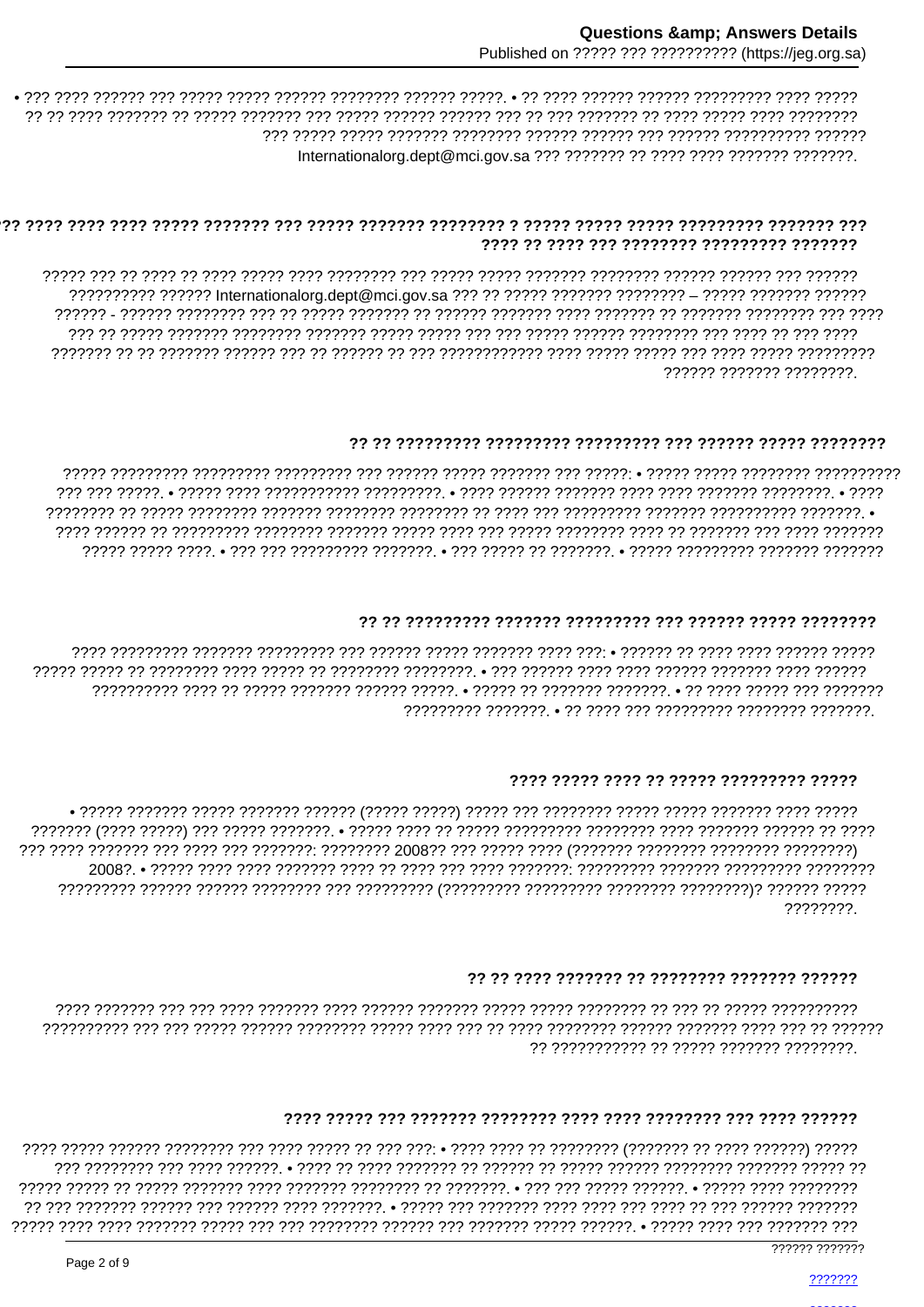?? ????? ??? ?????).

#### ?? ?? ???? ????? ???????? ?????????

ררררר ררררררר רך רך ררך ררררך ררכורך ררכוך רך ררך ררכון ררכון רך רך ררכוך ררכוך ררך ררכון ררכוך רך ררכוררך ררכ , 200 בדרכר דרכ בין בירות המיני המינון בירוד ברוד ברוד ברודר ברודר ברוד בירוד המינון בירוד ברודר ברוד ברוד בר 07 ו41) דרדרדרד דרדר דרדרד דרדרד דרדרד דרדר דרד דרד דרד דרד ב- דרדרדרד דרדי דר דרדרד דר דרדר דרדרד דרדר דרד ד 222222

### $\mathbf{\Omega}$

rest cereces estably • 1999 - 1999 - 1999 - 1999 - 1999 - 1999 - 1999 - 1999 - 1999 - 1999 - 1999 - 1999 - 199 ?????? ?????? ???????

### ?? ?? ???? ????? ???????? ?????????

# 7777 7777 777777 777 777 777777

#### 77 77 77777 777777 77777777 777777777

#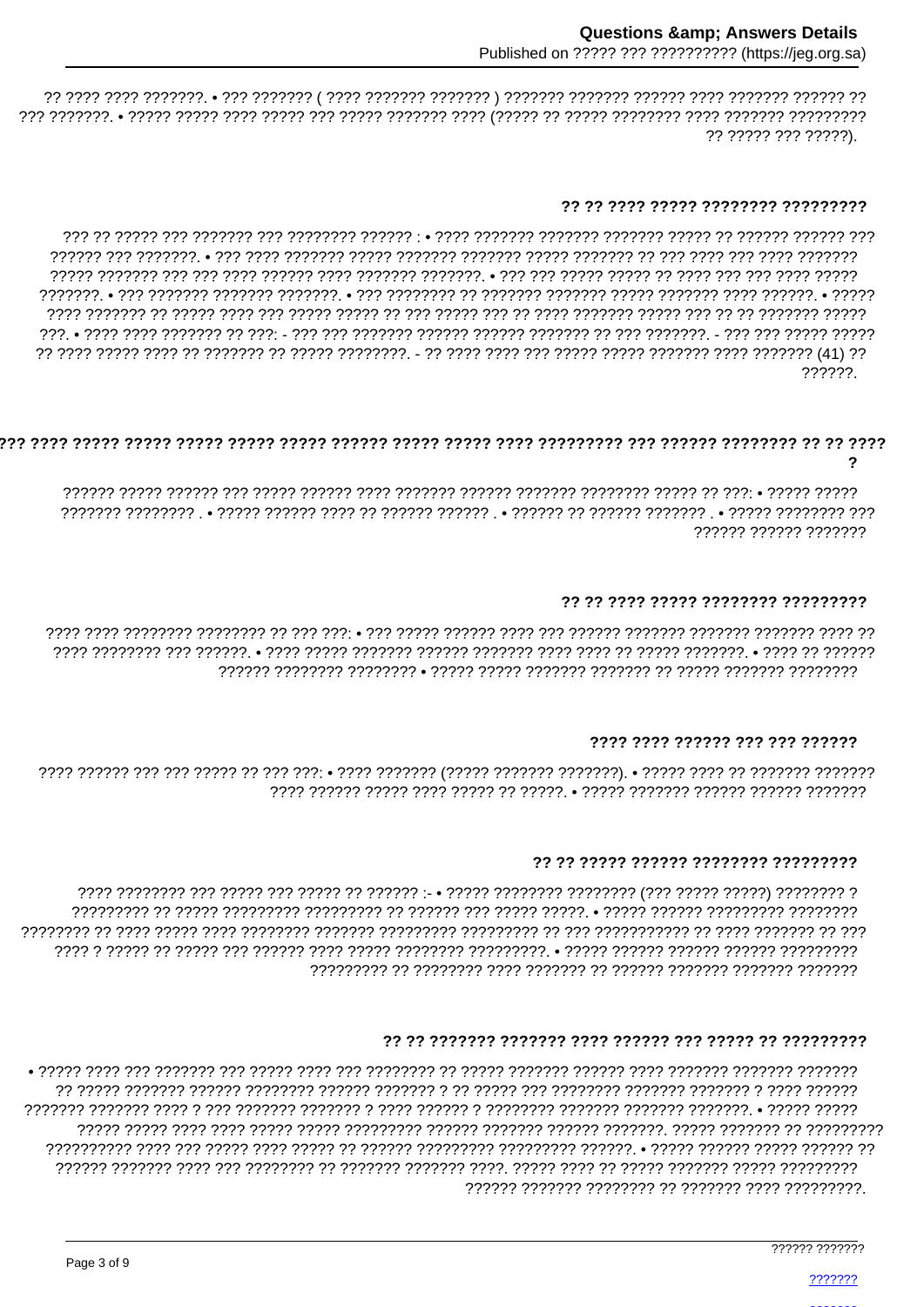777777 77777 77 777777

### 

### 

### 777 777 7777777 77777 777777 77777777

#### 

#### 

??????? ?? ???? (3) ?????

#### 

# 777777777

777777 7777777

???????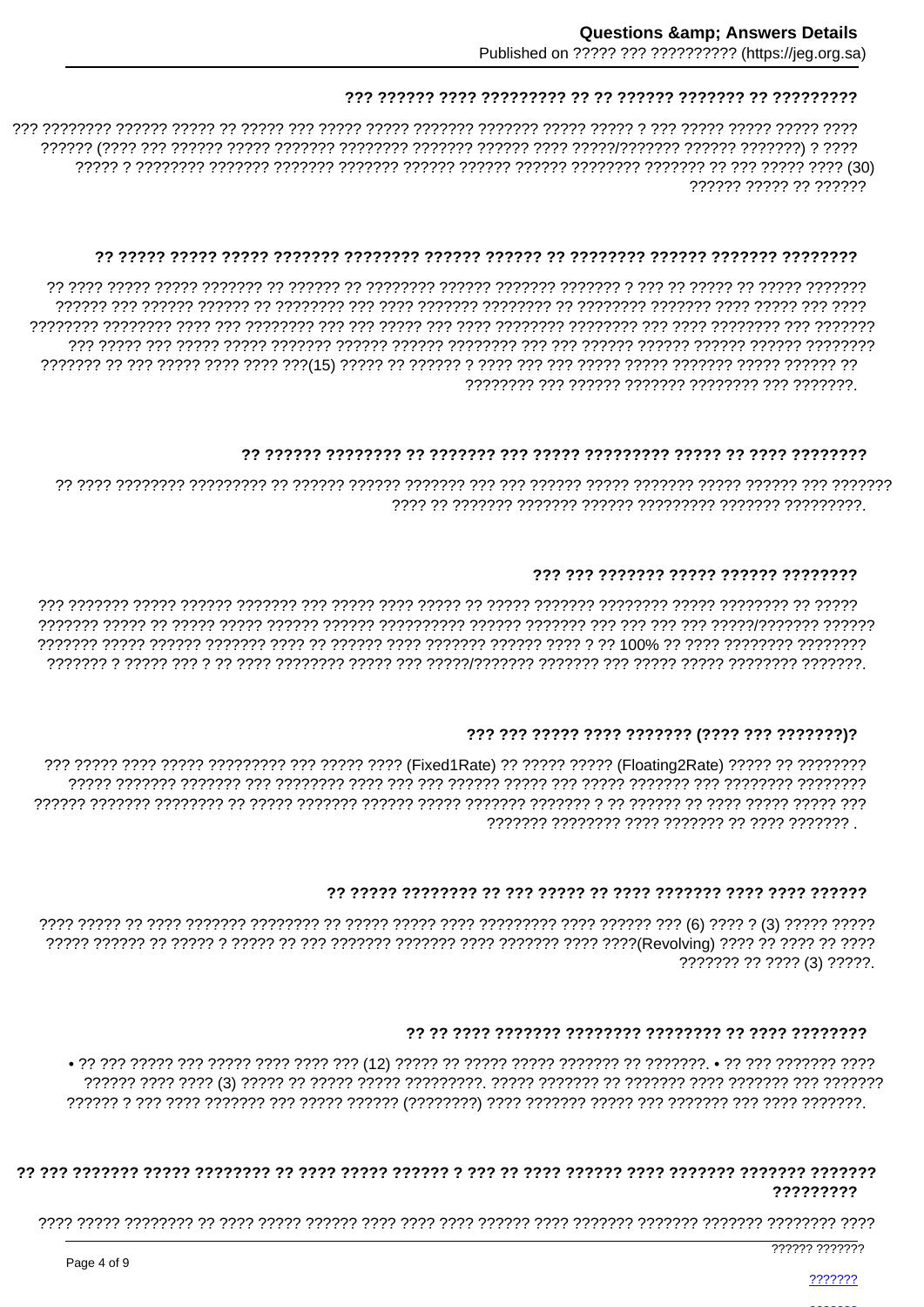# 

רר ררר ררכדררכרר ררכבר ררכבית הרכבית רכבית ררכבית ררכבית רכבית רכבית רבכבית רכבית הרכבית הרכבית רכבית רכבי ??????? ? ??????? ???? ..???.

# 

<u>ומממן מן מממן ממון מממן מממן מממן ממממן מממממן מממל מממממנות ממממל ממן ממממממן ממן מממן </u>

# 

???????? ????? ?????? ???????.

### 777 777777 77 7777

ררר ררררררר רררררר רך רררך רררך ררכבור להרכבור ררכבור רך ררכבור ררכבור ררכבו ררכבו ררכבור ררכבור בירכבו לך רכב 7777 77777 777777 777 77 77 77 77 78% 77 77777 777777 77777

# 

2222 22222 22222 222222222 222 222 22232 22232 2223 22232 2224 2224 2224 2224 2224 2224 2224 2224 2234 2234 2 

#### 

 $• 7777 777777?$ 

#### 

רררררררר ררך ררררר ררך דרכה להרכבי הררכבי הרכבורר בררכבי ברכבי הרכב לכל לכל הרכבורכבים לכל הרכבי ברכביד ????? ????? ????? ???????? ??????

#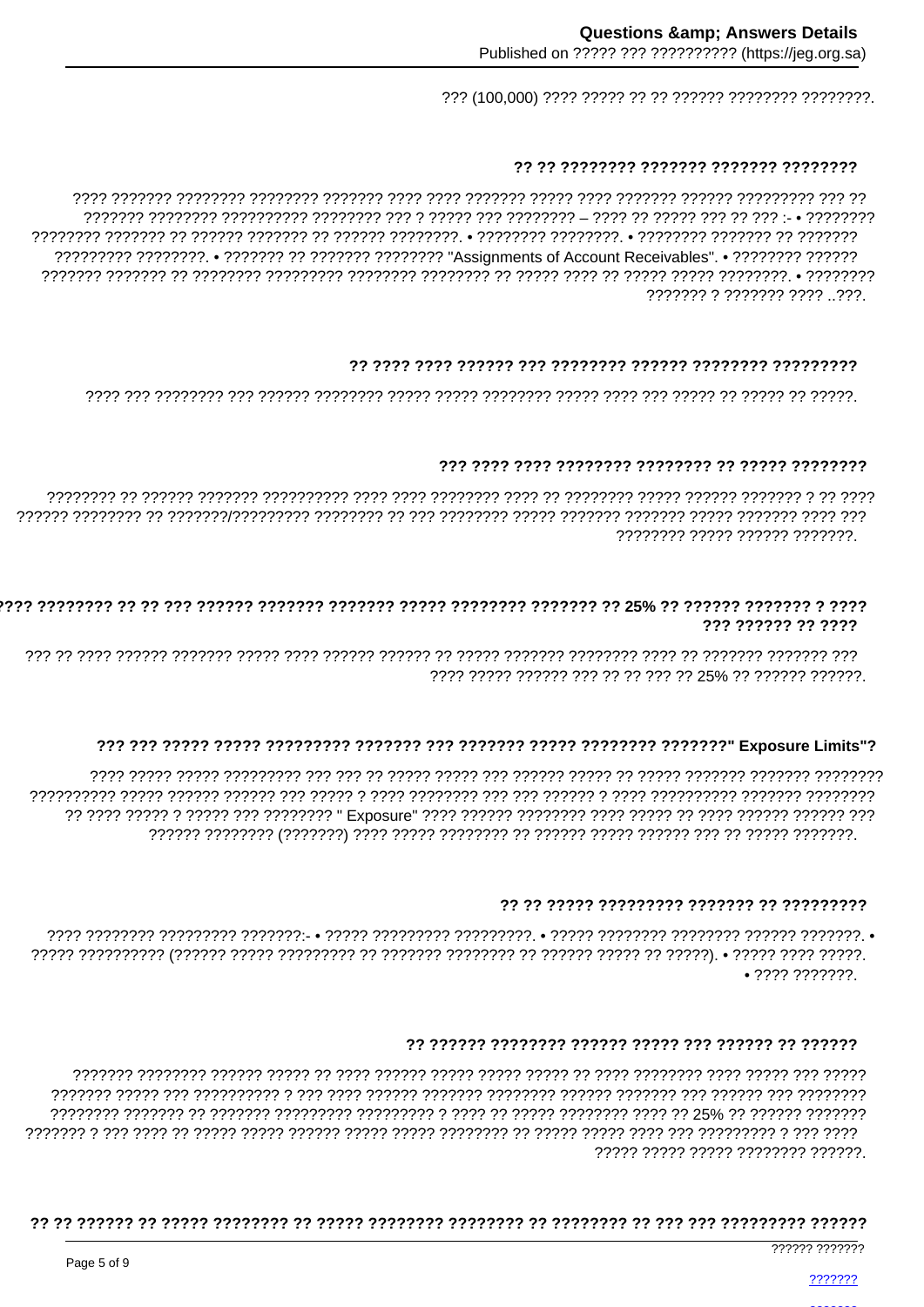# ?????? ??????? ?? ??????

רררר ררר רררר ררכבר ררכבר ררכבר ררכבר רר ררכבר לרכבר הרכברכך ררכבר רך רכברכבר רכברכך רכבר ברכב רכבר כ 

### 

777777 77 77777 777777

### ??? ??? ????? ??????? ?? ??? ?????????

דרדרד רדר דרדרד ר דרדרדרד רדרד דרדרדד רדרדרד רדרד רדרד רדרד רדרד רדרד רדרד רדרד רדרדרד רדרדרד רדרדרד רדרדרד (???? ????? COFACE - ????? (EIU

### 77777 7777 777777

7777 777777 7777777 דרך דרך דרך דרך לחובר לרך לכך לכך לכך לכך לכך לכך (6) לכך לכך לכך לכך לכך לכך לכך לכך לכך ל 

#### 

# 

#### 

ררר ררר רררר רררר הררכול ררך ררכולורר הררכול הררכול רך ררכול ררך ררכול ררכו לררכולל רך ררך הרכול ר 

# ?? ???? ??????? ???? ??????? ???? ???? (Revolving)?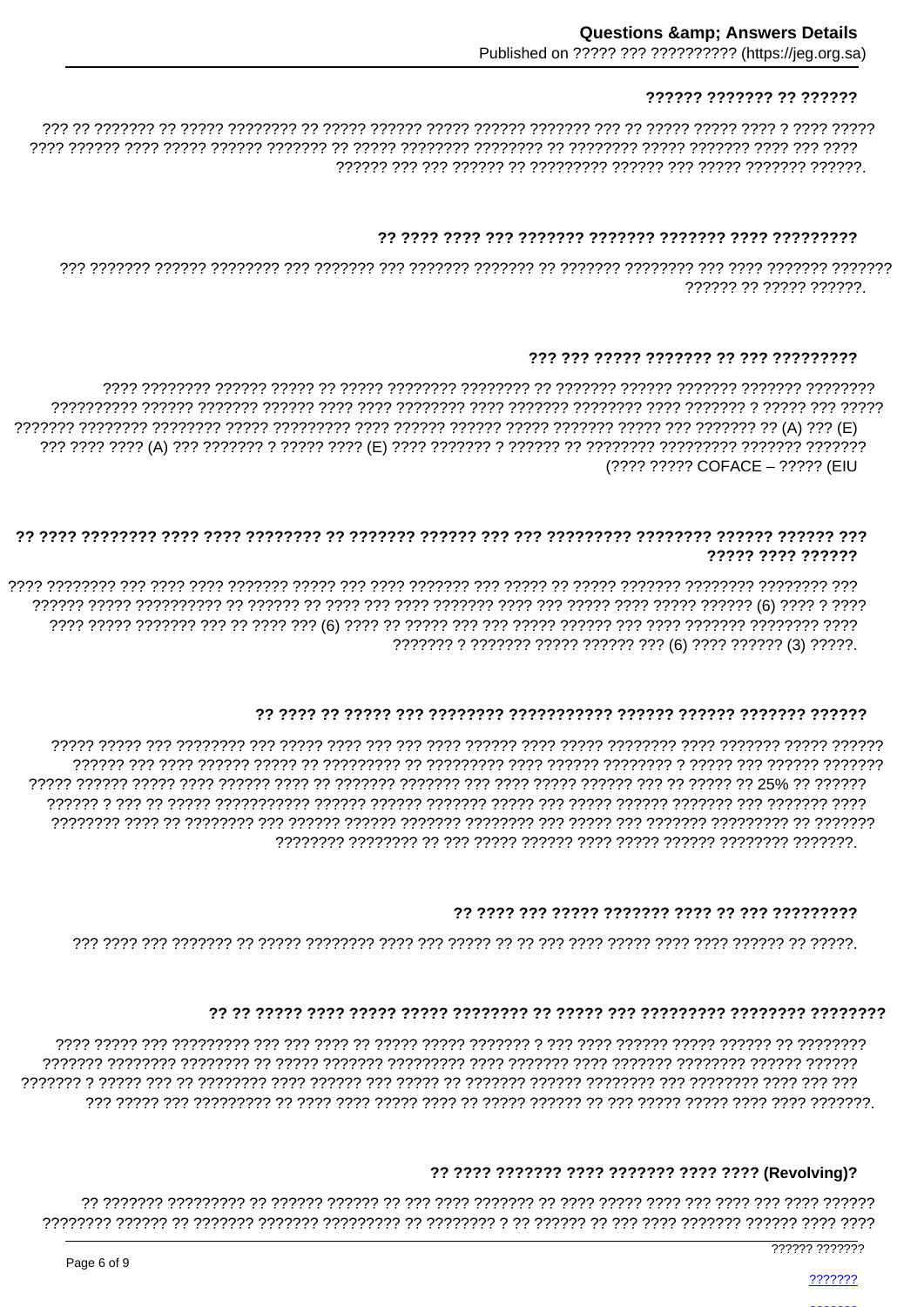### 

#### ?? ?? ???? ????? ????? ?????????

#### 

?????

????? ?? ???? ?????

??? ?????

?????????

???? C2C (?????)

??????? ??????? ?????????

???????

???? ??????? (????? )

????? ???????

???????

???? ????? ????????? ???????

???????? ?????????

????????? (????? )

????? ????????

?????? ????????

777777 7777777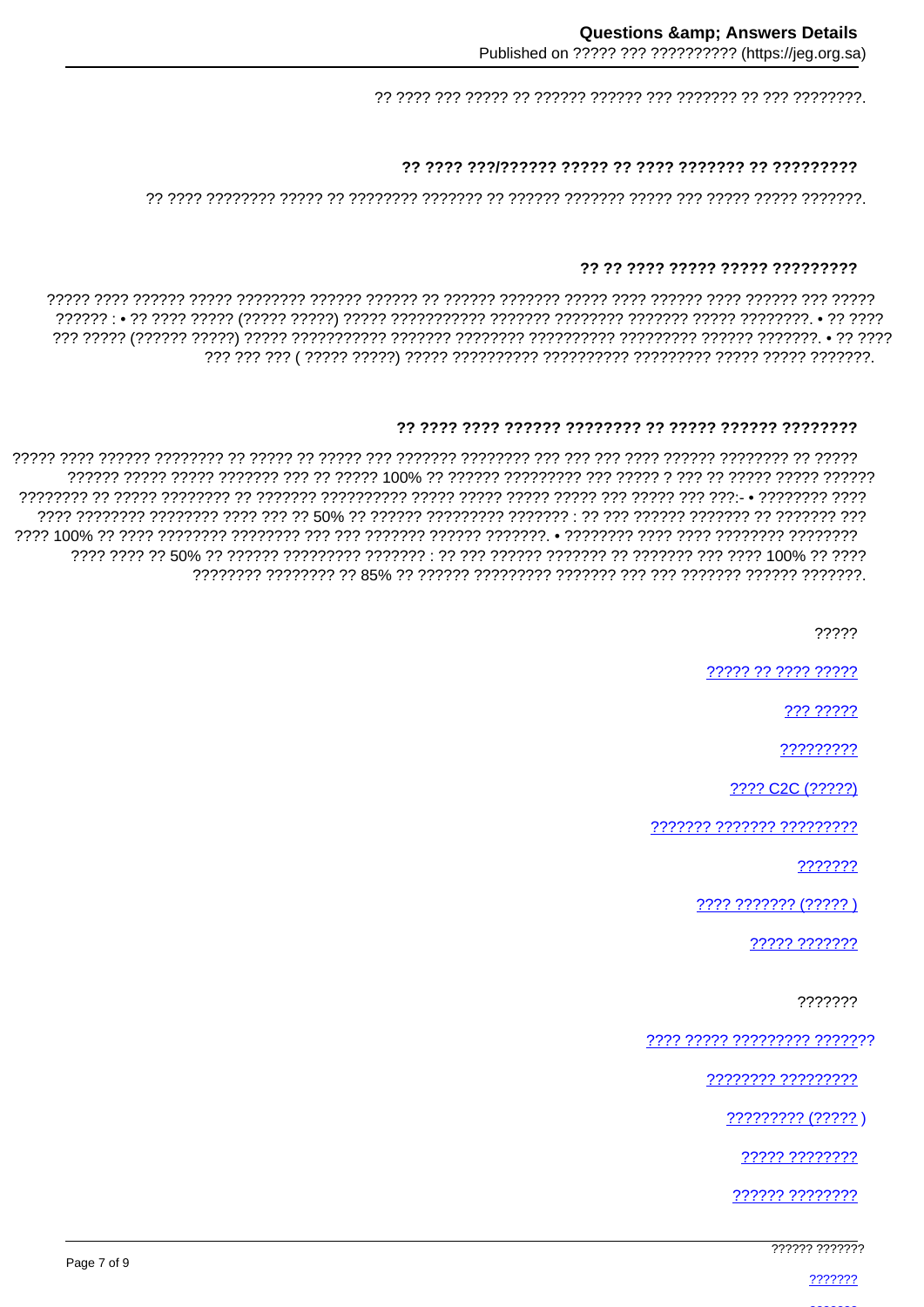????????

???? ???? ??? (????? )

?????? ???????

???? ???????

?????

77777 777777 77777 77777 7777

????? ???? ???????

????? ?????? ?????? ???????

77777 777777777 77777777

77777 77777 77777777

77777 777777777 7777777

????? ???????? ???????

?????

2222 22222

???? ???

?????

??????? ??????????

<u> ????????? ??????????</u>

?????? ???????

????? ????????

?????? ????????

22222 22222

????? ???????

?????? ?????????

??????

English

???????

| ?????? ??????? |
|----------------|
|                |
| ???????        |